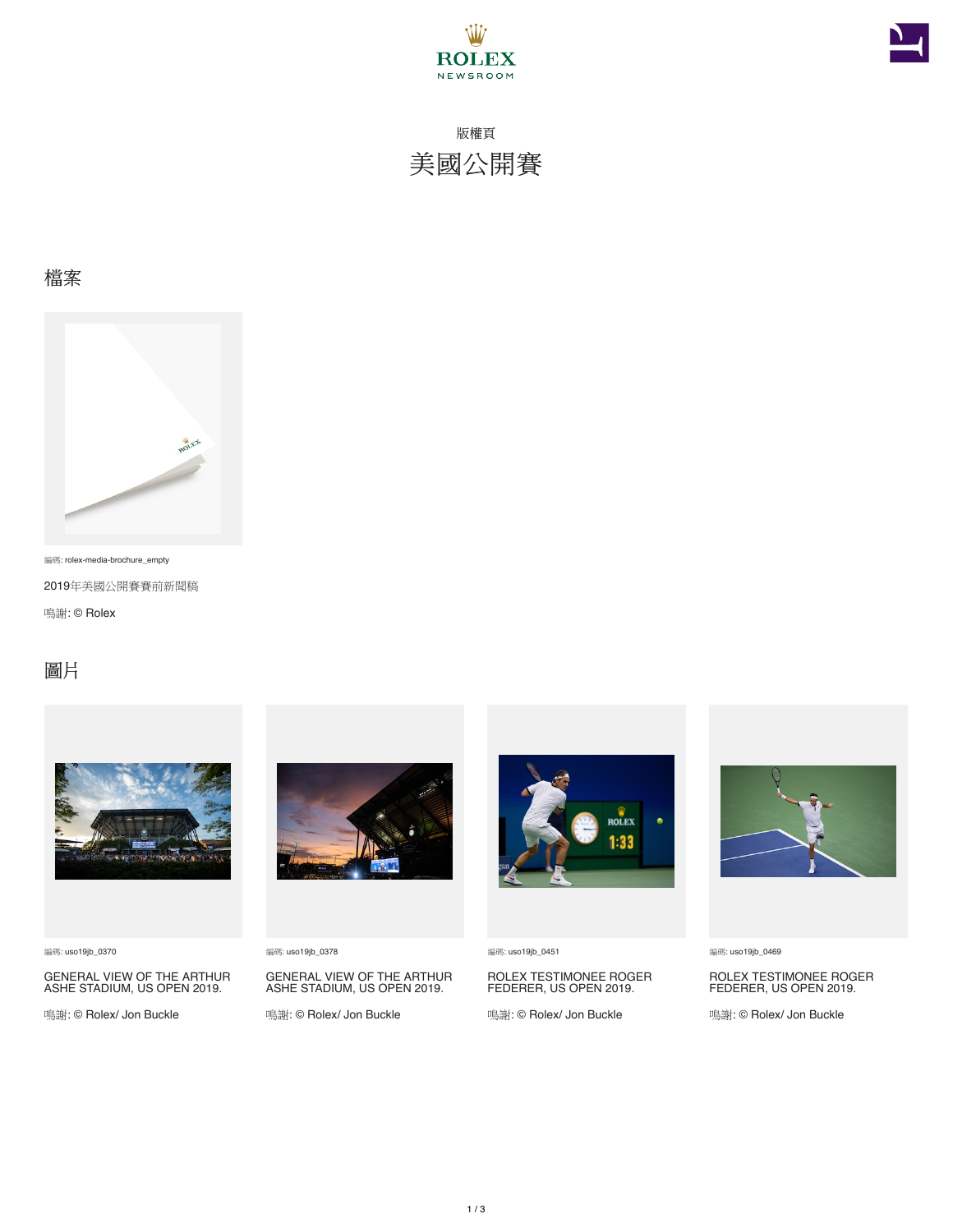

## 版權頁 美國公開賽



編碼: uso19tl\_156

ROLEX TESTIMONEE GRIGOR DIMITROV, US OPEN 2019.

鳴謝: © Rolex/ Jon Buckle



編碼: uso19tl\_173 ROLEX TESTIMONEE BELINDA BENCIC, US OPEN 2019.

鳴謝: © Rolex/Jon Buckle



編碼: uso19jb\_0312

ROLEX TESTIMONEE CAROLINE WOZNIACKI, US OPEN 2019.

鳴謝: © Rolex/ Jon Buckle



編碼: uso19jb\_0062

ROLEX TESTIMONEE LUCAS POUILLE, US OPEN 2019.

鳴謝: © Rolex/ Jon Buckle



編碼: uso19jb\_0382

### ROLEX TESTIMONEE SLOANE STEPHENS, US OPEN 2019.

鳴謝: © Rolex/ Jon Buckle



編碼: uso19tl\_053

## ROLEX TESTIMONEE BELINDA BENCIC, US OPEN 2019.

鳴謝: © Rolex/ Thomas Lovelock



編碼: uso19tl\_033

# GENERAL VIEW OF THE ARTHUR ASHE STADIUM, US OPEN 2019.

鳴謝: © Rolex/ Thomas Lovelock



編碼: uso19jb\_0012

### ROLEX TESTIMONEE ANGELIQUE KERBER, US OPEN 2019.

鳴謝: © Rolex/ Jon Buckle